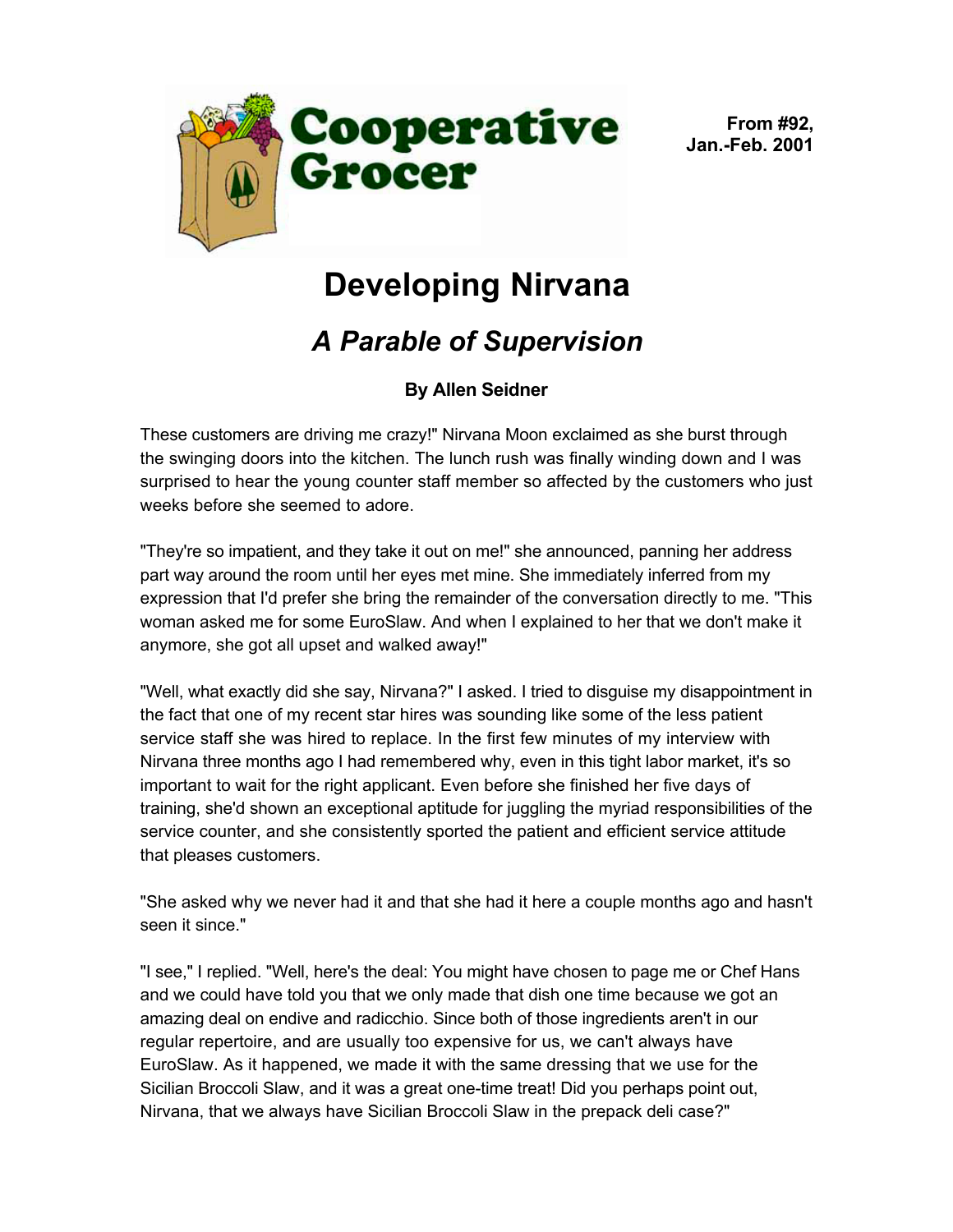She calmed down, with growing awareness that there actually were alternatives to how she handled the situation. It was almost as if I could see on her face the understanding that the upset she was experiencing was not only unnecessary, but also very much of her own doing. So I let the moment sink in before inviting her to take a walk around the block. We told the counter staff we'd be gone briefly and went to get our coats.

"I'm sorry. You know, this all might not be such a big deal if she hadn't come right after this other woman who was upset because Oliver couldn't make her a breakfast burrito, you know, because it was after 11:30 cutoff. And she just went on and..." I interrupted, while zipping my jacket: "What time was it? And did we still have scrambled eggs in the warmer?"

"It was just past noon and yes, we had eggs. And I know what you're thinking," she said. "If it's easy to make a customer happy, tell them you're breaking a rule so they won't

## *"I don't know if human beings were cut out to make other human beings happy for eight straight hours, you know?"*

expect policies to get broken all the time. And then make them happy, right?" She asked this rhetorically, and she knew I'd appreciate that she not only understood the value of priorities and policies -- but also when to bend them. "Precisely," I smiled.

"And I probably would have made it for

the woman, but I only learned about this after she'd left Oliver and came to me. By then, she just wanted a Bolinas Turkey Deluxe, and I was happy to just get her food and move her along. I mean, it's not as if I have any say over Oliver, and I didn't want to make him look bad."

Walking through the busy stockroom area we meandered among newly delivered pallets and case stacks along a narrow path. Once outside we instinctively walked away from the customer entrance and toward the recycling bins behind the building. I allowed myself to appreciate the winter sun's warmth bursting through the strangling chill before I broke the otherwise comfortable silence. "What's really going on, Nirvana? Not one month ago you were having a great time in your new job. What's up?"

"Maybe these shifts are too long. I don't know if human beings were cut out to make other human beings happy for eight straight hours, you know?" she mused. "Yeah, I've thought about that, " I said. "But are you taking your breaks, Nirvana? You get a half hour meal plus two short breaks. I know counter service life can't be perfectly orchestrated, but if you were able to spread out your three breaks, you'd end up with four little shifts of under two hours each."

"Duh! Yeah, that would probably make a big difference. I never take all of my breaks. There just isn't time." As soon as Nirvana mentioned time, I remembered the stockpile of